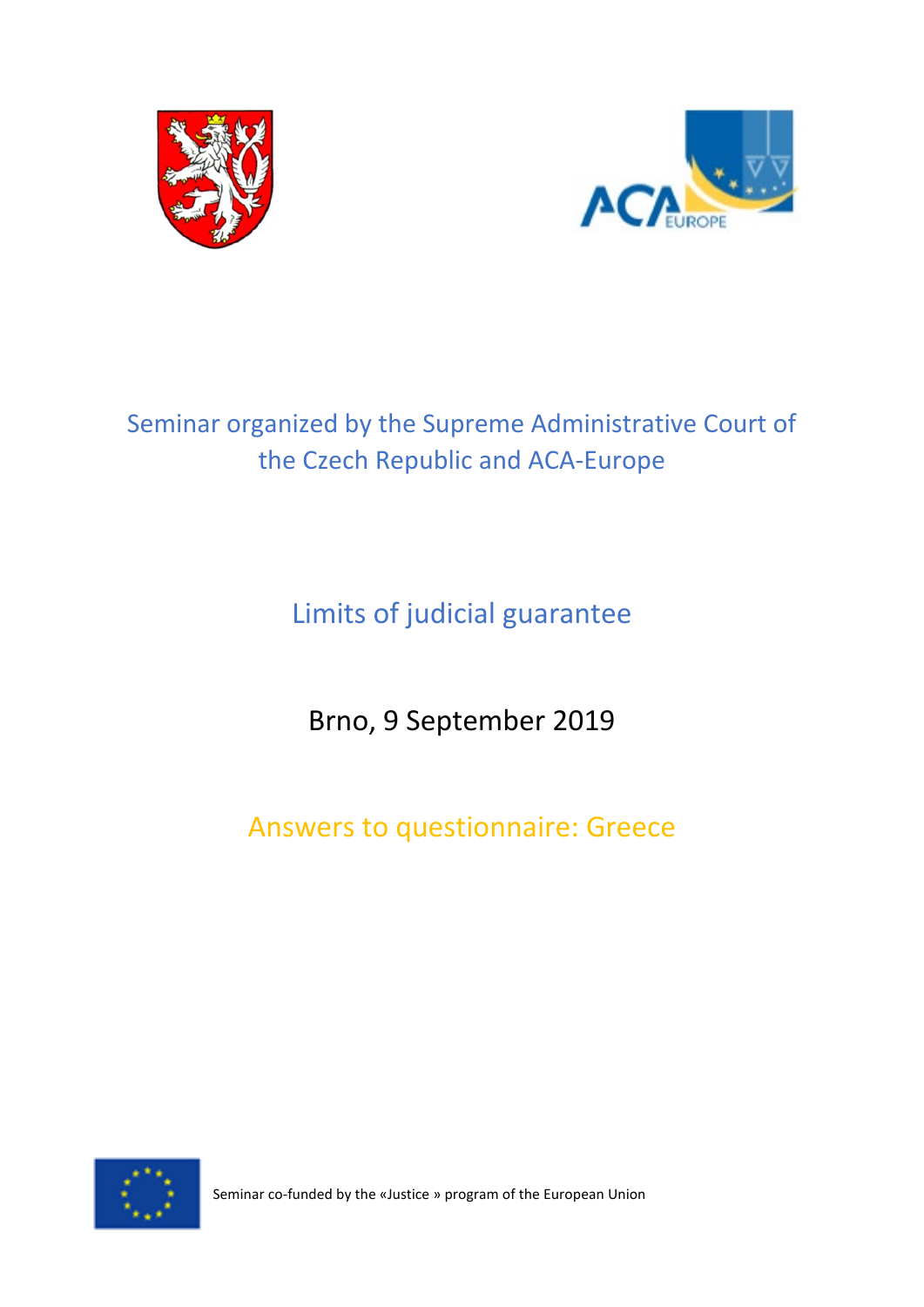

# ACA-Europe Seminar on Measures to Facilitate and Restrict Access to Administrative Courts

September 9, 2019

Nejvyšší správní soud Brno (Supreme Administrative Court Brno)

*Questionnaire*

# **Introduction:**

The role of the administrative judiciary determines the conditions under which administrative courts work. These include the limits on the right of access to these courts, as well as the rules on such cases potentially progressing further within the judicial hierarchy. It is an area defined by an ongoing tension between two principles: the right to a fair trial that would speak in favour of opening the gates of judicial review, with the efficiency of judicial review pulling in exactly the other direction, namely of limiting access to administrative courts, in particular the higher ones.

The seminar to be held in Brno, the Czech Republic, on September 9, 2019 at the Supreme Administrative Court, follows the path opened by the seminars in Dublin and Berlin. It shares the objective of contributing to mutual understanding of the scope of judicial review of administrative cases. Consequently, it broadens and deepens the topic of access to the courts. The seminar therefore deals with the issue before the administrative judiciary as a whole, including the administrative courts of lower instances. It covers both formal and material measures which either facilitate or restrict access to the courts.

The seminar attempts to merge the principles of fair trial and efficiency. Based on shared knowledge of member states, it aims to describe the areas where the administrative judiciary should remain open to litigants and to analyse those where it may constrain its current role or, on the contrary, may exceed it. In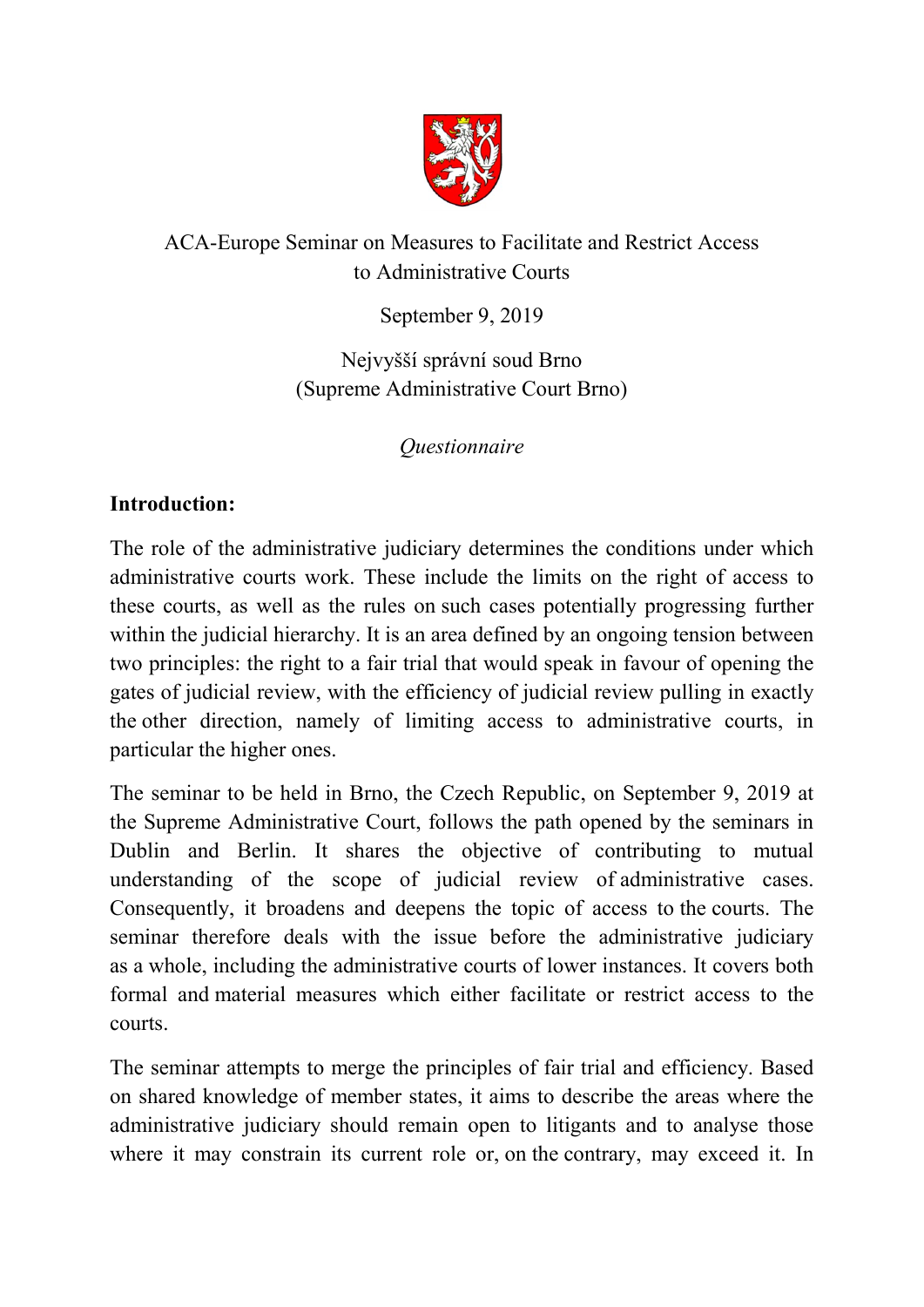other words, it examines the proportionality of restrictions on access to the administrative courts.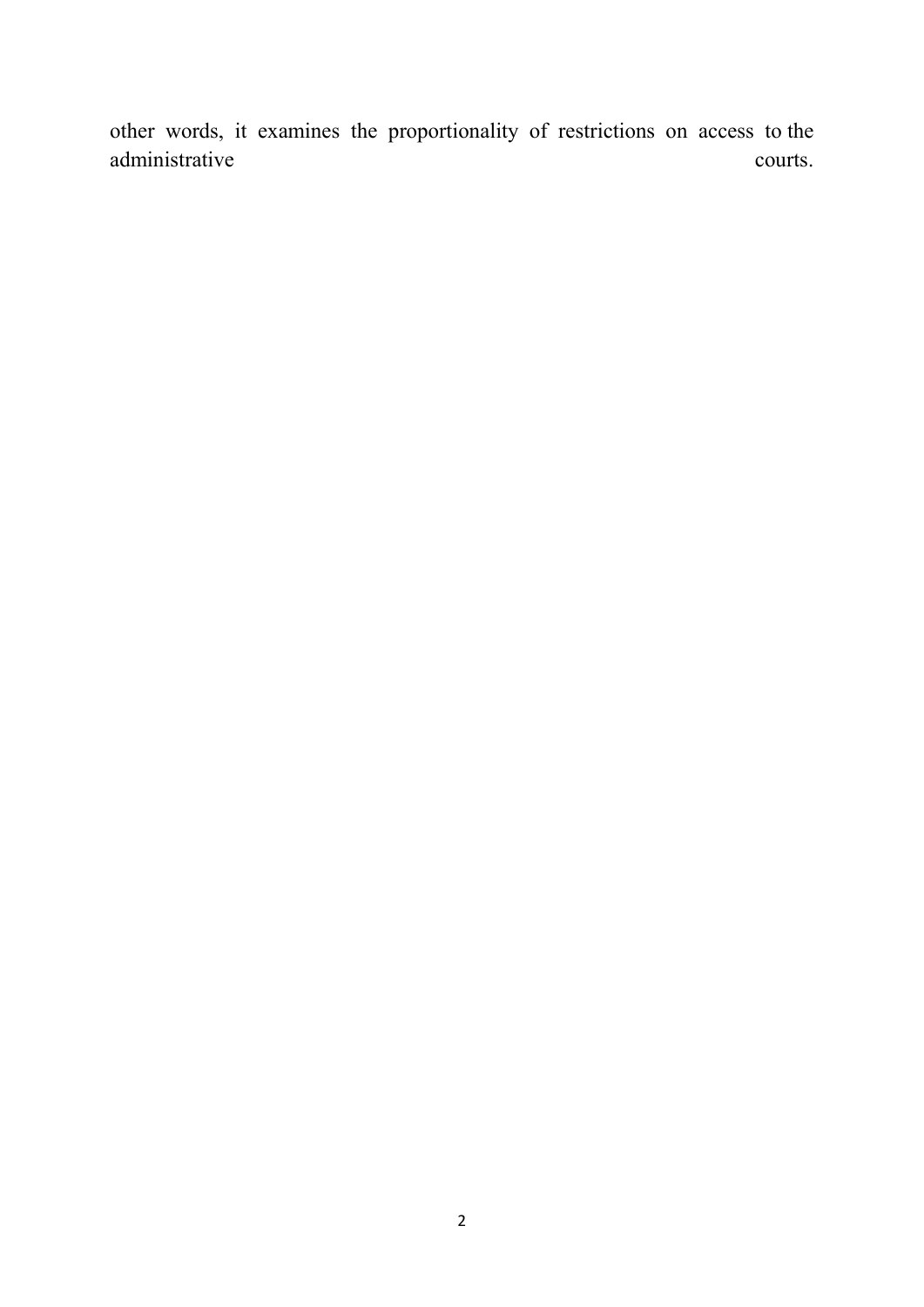**The following answers to the questionnaire are provided by Theodora Ziamou, Referendary Judge, Council of State, Greece**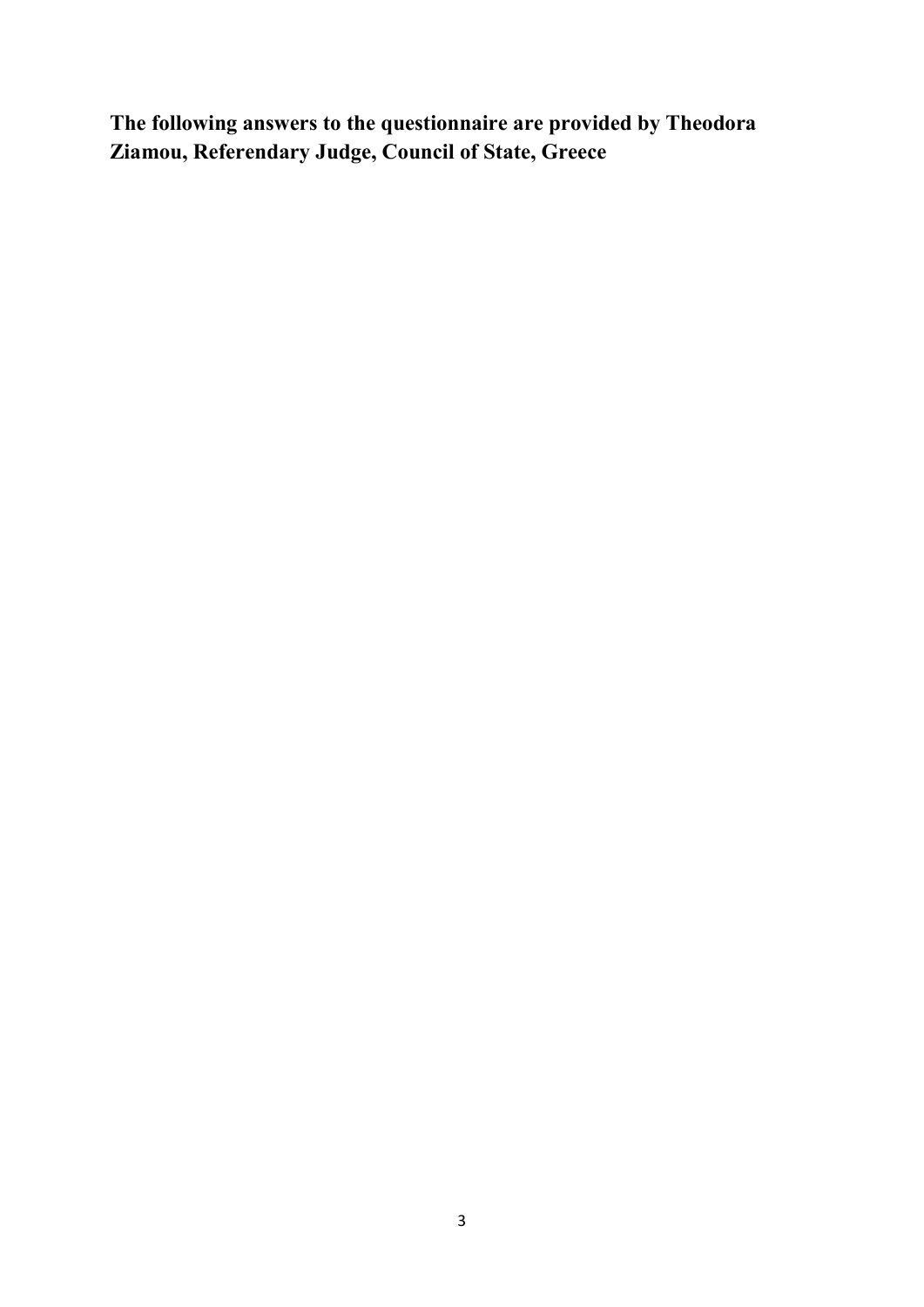## **I. The structure of the administrative judiciary**

**a.** Please describe briefly the structure of the administrative judiciary, i. e. how many instances your administrative judiciary (including all specialized jurisdictions, e. g. financial or social security) consists of and the relations of superiority and subordination between them, unless this information is available and up to date at the ACA-Europe webpage, Tour of Europe file.

There are two instances of jurisdiction for administrative disputes in Greece: ordinary courts of first instance and ordinary courts of appeal. The decisions of the first courts are subject to appeal before the latter courts. The Supreme Administrative Court (SAC) hears applications for revision against decisions of the court of second instance and, in exceptional cases (like in cases of revocation of expropriation decisions for town planning purposes, cases of local government elections), directly, against decisions of the courts of first instance. The SAC has also constitutional jurisdiction to hear certain civil service disputes in first and last instance and to hear appeals (in second and last instance) against decisions of courts of appeal. There is no specialized jurisdiction for administrative disputes. Disputes arising from the administration of public finances are brought before the Court of Audit in first and last instance.

For the purposes of this report I shall consider the SAC as a court of third instance, so as to include it in the answers provided (considering its capacity as a court of revision, albeit reviewing only the correct application of the law by the lower courts and not the establishment of the facts of the case).

**b.** How many administrative courts and judges are in each of the instances? Please give numbers relevant at the end of the year 2018.

*(Note: if your administrative judiciary consists of two instances, use columns I. and II.; if it consists of more than three instances, please adjust the table. The same applies to all the tables used in this questionnaire.)*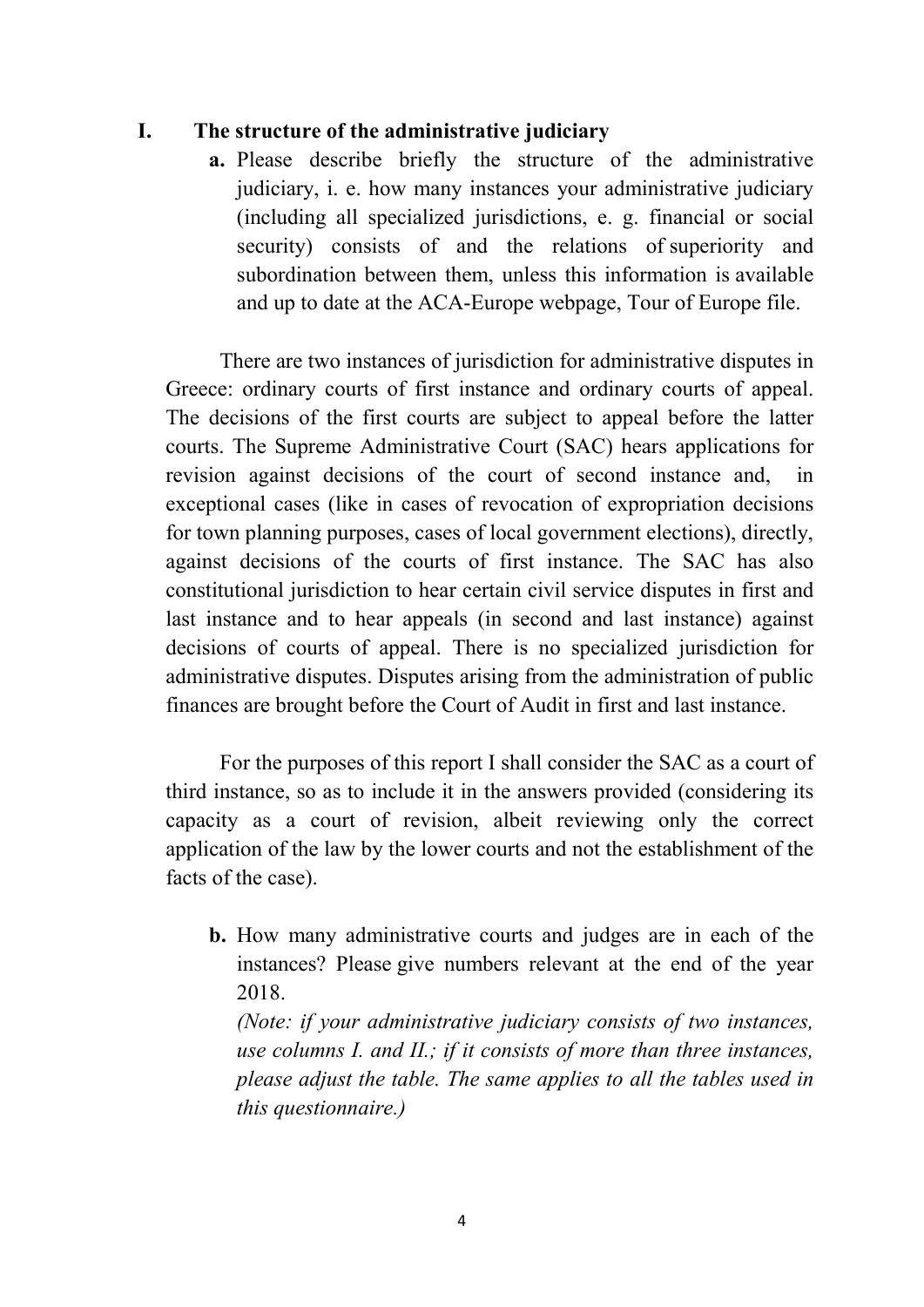The numbers of judges given below reflect the number of the judges actually in service (928 in total in the ordinary administrative courts and 169 judges in the SAC). There are 134 judges in the Court of Audit who are not included in this table but will be included below in the calculation of the total number of judges in Greece. The numbers given represent the judges actually in service in ordinary administrative courts and not the number of places provided for, in abstract, by law (978 in total for the ordinary administrative courts, some of these places remain vacant). The number of judges in column II include also the 4 judges who are selected by the High Judicial Council to serve in the General Commission for Administration of the Administrative Justice.

The numbers below as well all statistics at the end of the questionnaire are taken from the General Report of the General Commissioner for Administrative Courts for the year 2018 (and for the years 2017, 2016) and also from the official site of the Ministry of Justice.

| <b>Instance</b> |                 | П.              | Ш.         |
|-----------------|-----------------|-----------------|------------|
| <b>Name</b>     | Administrative  | Administrative  | <b>SAC</b> |
|                 | courts of first | courts of       |            |
|                 | instance        | second          |            |
|                 |                 | instance        |            |
|                 |                 | (appeal courts) |            |
| <b>Number</b>   | 30              |                 |            |
| of courts       |                 |                 |            |
| <b>Number</b>   | 588             | 336             | 169        |
| of judges       |                 |                 |            |

**c.** How many judges are in all jurisdictions (i.e. administrative, civil and penal) altogether? Please give numbers relevant at the end of the year 2018.

There are 96 positions of judges in the Supreme Court of Civil and Criminal Jurisdiction, 52 Attorney Generals in criminal courts of second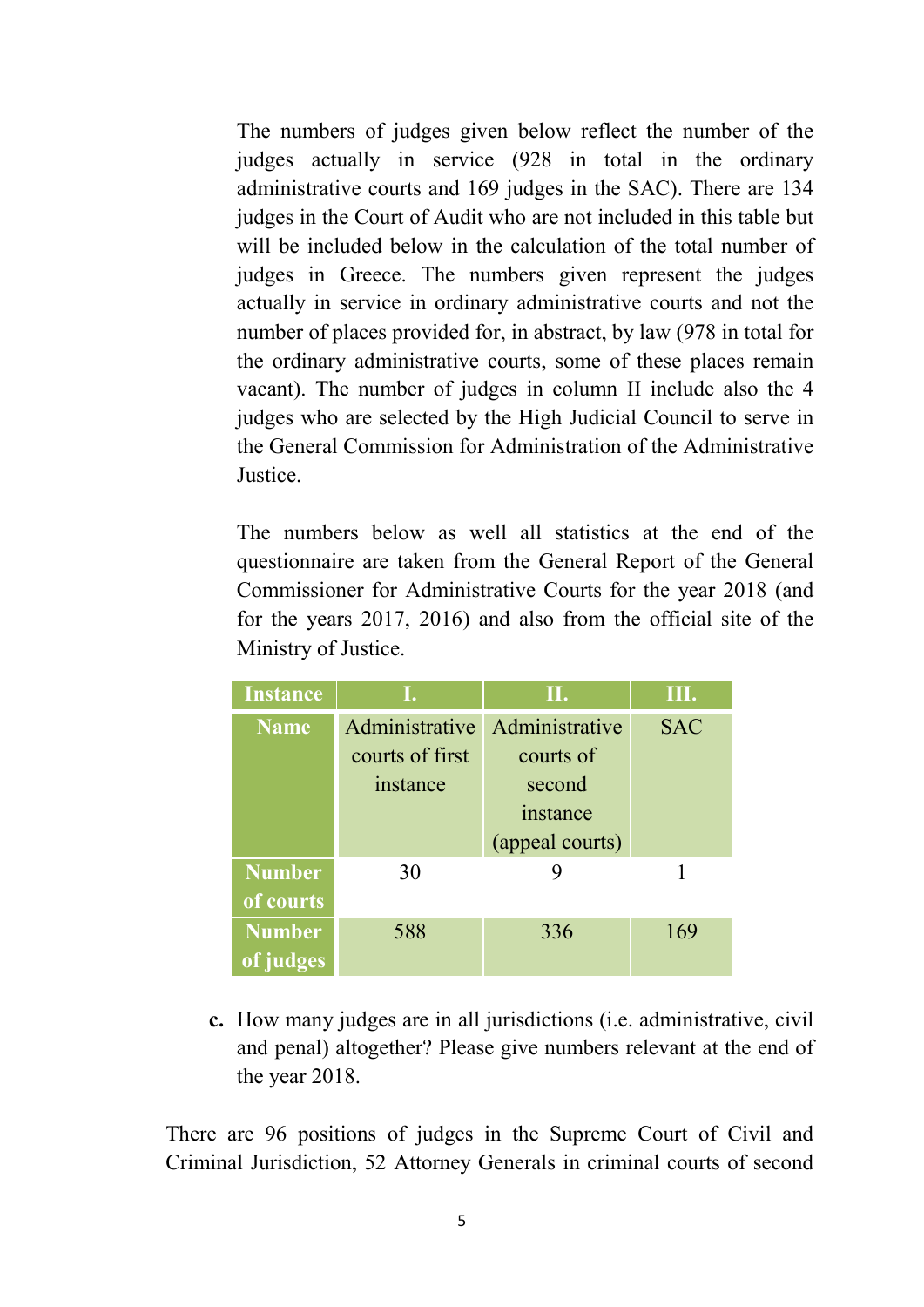instance, 144 Attorney Generals in criminal courts of first instance, 602 judges of civil and criminal cases in appeal courts and 1105 judges of civil and criminal cases in courts of first instance, 35 justices of the peace (last amendment law 4596/2019). Attorney Generals and Justices of the Peace are considered judicial functionaries in Greece and for the purposes of this report I shall include them in the number of judges required.

Based on the above information, which is taken from the various published statistical data of the Ministry of Justice, as elaborated by me personally, the number of judges of all jurisdictions, including all three Supreme Courts, reaches a total of 3.261.

*Note: In all the subsequent sections please give answers for each of the instances of the administrative judiciary, even if it is not specifically mentioned in the question.*

## **II. Fees and access to the court**

**a.** Is access to the administrative court subject to a judicial (filing) fee? Please indicate the general principle (for exceptions see questions e., f. and g.). Answer yes/no.

| <b>Instance</b>        |     |     |     |
|------------------------|-----|-----|-----|
| <b>Judicial</b><br>ree | yes | ves | ves |

**b.** If you answered *yes*, what is the amount of this fee (in euro)?

For procedures before the SAC: applications for annulment, civil service appeals, applications for revision in social security: 150 Euros, appeal: 200 Euros, interim measures and applications to correct or interpret judgements: 50 Euros, applications for revision in all cases save those in social security: 350 Euros. Applications for model/pilot trial: 300 Euros (this amount falls in favour of the State if this special application is rejected by the SAC). All applications to all courts on matters of competition law: 750 Euros (Art. 39 of Law 4446/2016). For requests of temporary protection in competition procedures for the award of public contracts (lodged either with the Court of Appeal or with the SAC): 0,1% of the cost of the contract which can not be lower than 500 Euros or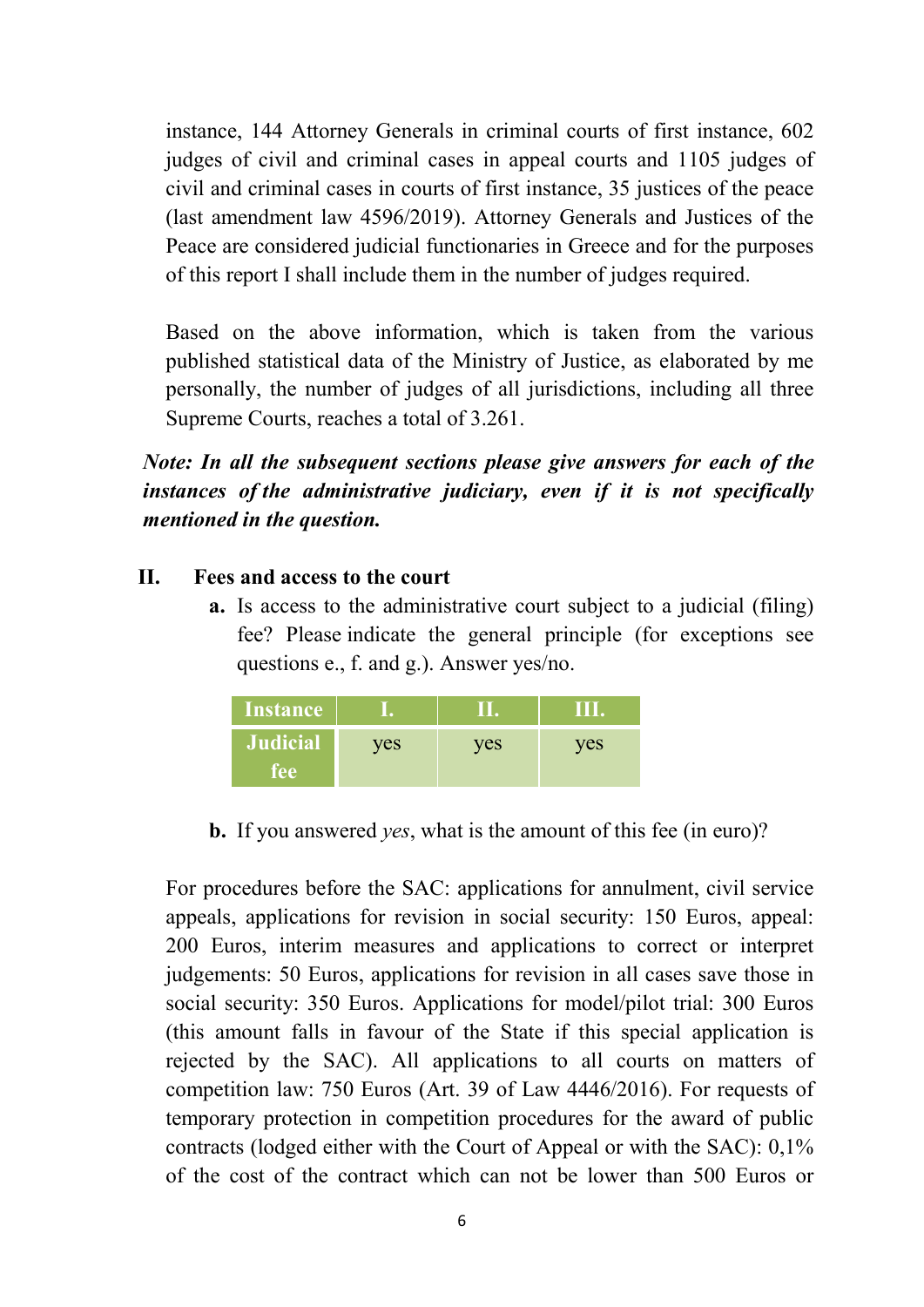higher than 5000 Euros – half of it is deposited with the filing of the application and half of it is due if the applicant loses his case (Art. 372 of Law 4412/2016 on the award of public contracts). Application to postpone the trial date: 50 Euros.

For procedures before ordinary administrative courts (last amendments: Law 4446/2016): Appeals before the courts of appeal against decisions of one-judge-first instance courts: 100 Euros. Appeals before the courts of appeal against decisions of three-judge-first instance courts: 200 Euros. In tax and customs cases before first and second instance administrative courts: 1% of the object of the dispute until 15.000 Euros. All other applications to first instance courts exercising full jurisdiction: 100 Euros. Applications for annulment: 150 Euros. Social security cases: 25 Euros. Temporary / interim protection: 50 Euros. Applications to correct or interpret judgements of ordinary administrative courts: 50 Euros. No fee is required for claims of compensation directed against the State or other public-law bodies. As regards claims of compensation which contain an explicit request for the direct payment of money (and not simply for a declaratory judgement of the court) there is a different tax required to be paid until the first hearing of the case. This is returned to the successful claimant with the final decision on the merits of the case.

**c.** Is the amount of the fee in each of the instances flat or can it differ? If the amount can differ, under what conditions and how (e. g. when the petitioner is required to correct or eliminate faults in the petition, the fee rises)?

The amount is flat, pertains only to the initial application to the court and is fixed by law. This applies to all instances. In proceedings before the SAC and as it has been recently decided definitively (Council of State in plenum decisions 682-684/2019), there is one fee per writ and not per applicant (since multiple applicants may petition the court with the same writ). In proceedings before the ordinary administrative courts, there is one fee per writ if the object of the dispute is an obligation to pay money that concerns all the applicants together; if the monetary object of the dispute concerns each applicant individually, then a separate fee has to be paid by each one of them.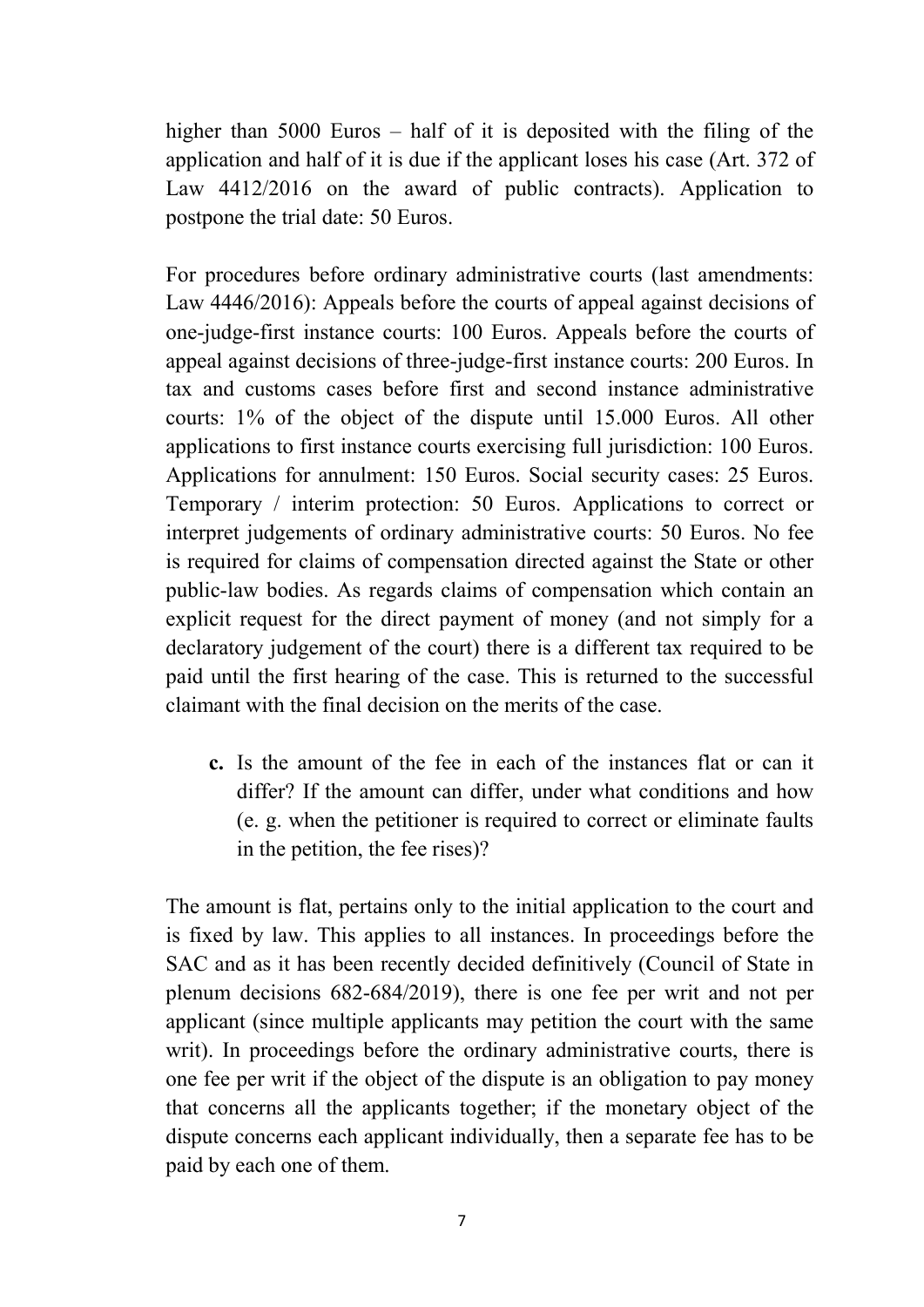**d.** In what phase of the proceedings does the petitioner have to pay the fee (e. g. with the petition, after the proceedings commence, after the decision of the court is delivered)? What are the consequences of not fulfilling the duty to pay the fee?

Procedures before the SAC: The fee has to be paid (electronically) within a month after the filing of the initial application / writ before the SAC, otherwise the application will be rejected as inadmissible. In applications for temporary protection in competitions for the award of public contracts the amount of the fee required has to be paid (at the tax offices) at the same time as filing the petition.

Procedures before ordinary administrative courts: The fee has to be paid until the first hearing of the case, otherwise the application is rejected as inadmissible. The judge, however, has the discretion to invite the applicant, if he appears at the time of the hearing or if he has appointed an attorney representing him, to provide the missing fee within a set reasonable deadline. If the fee is deposited but is incomplete, the amount of the fee missing is asked by the applicant with the final decision on his case. In tax and customs cases, if the amount of the fee required surpasses 3000 Euros, then 3000 Euros are due at the time of the filing of the petition and the rest is due if the applicant loses his case.

**e.** Are any petitioners (e. g. a public authority) or areas of disputes exempt by law from the duty to pay the fee?

The Greek State, all public authorities and public law bodies and all municipalities and local authorities are exempt by law from the duty to pay the fee.

- **f.** Are non-governmental organizations exempt from the duty to pay the fee? Not unless they constitute public law bodies or organizations.
- **g.** Can a petitioner be exempt from the duty to pay the fee by decision of the court? What are the conditions for the exemption?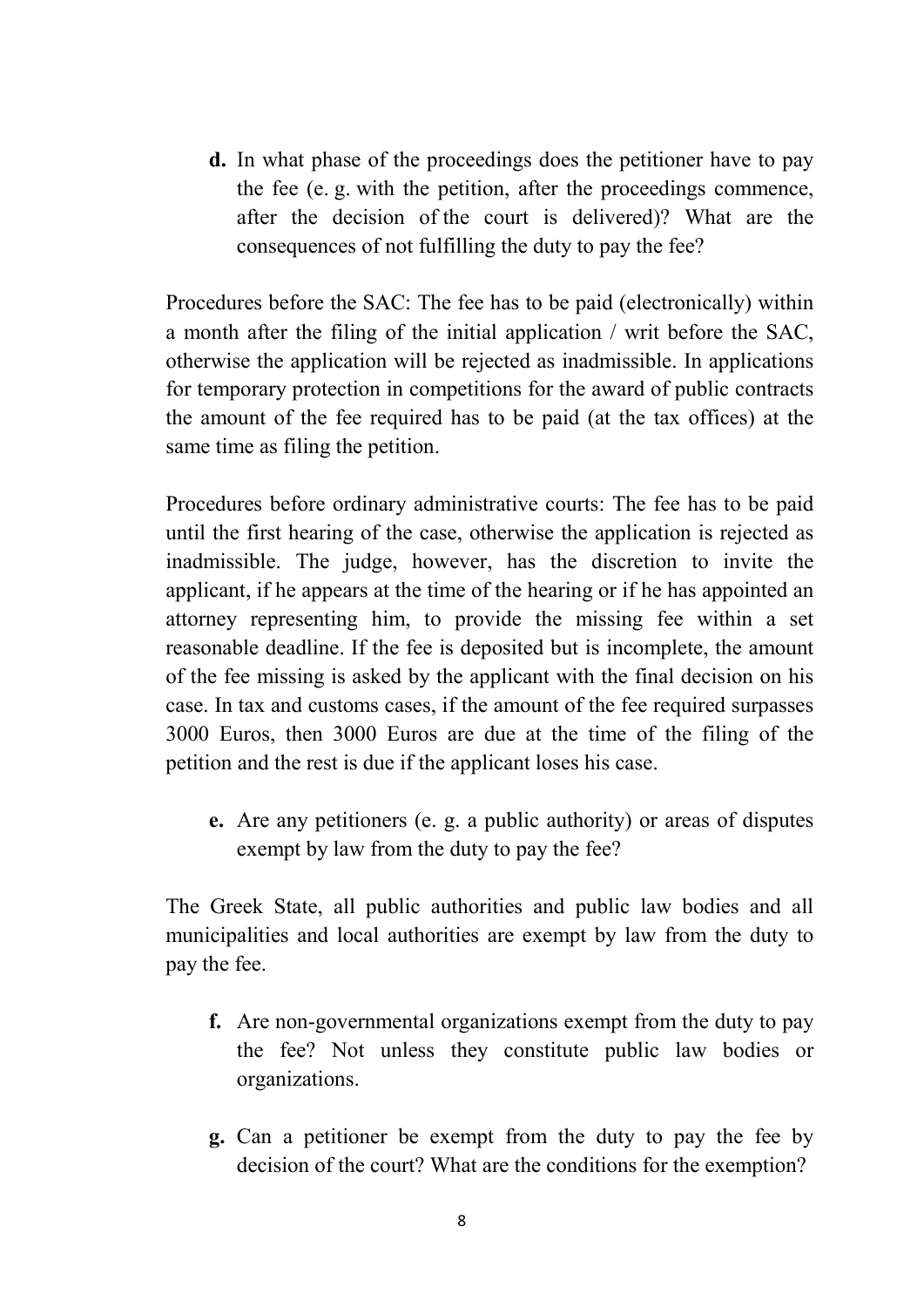Procedures before the SAC: The petitioner can be exempted from the fee by decision of the President of the pertinent senate of the SAC, if, judging upon the documents provided, poverty is speculated. The petitioner may not be exempted if his application is manifestly inadmissible or unfounded. If the request of the petitioner is rejected, then he has a 30 days deadline to provide the necessary fee otherwise his initial application to the SAC is rejected as inadmissible.

Procedures before the ordinary administrative courts: The petitioner can be exempted from fees required at each stage of trial separately, by decision of the President of the pertinent court which is reached upon speculation, if he can prove that his maintenance is jeopardised by the pre-payment of the fee and upon the condition that the application is not evidently inadmissible or unfounded. Private law bodies can also be exempt if they can provide evidence that the payment of the fee renders impossible or particularly problematic the fulfilment of their constitutive goals. If this special request of the petitioner is rejected, then he has to provide the fee by the date of the first hearing of his case before an audience. A renewed application to the President of the court is permitted only once and only on the condition that the facts of the applicant have changed.

**h.** Under what conditions is the fee returned to the petitioner (e. g. in case of the withdrawal of the petition)? Is the fee returned in full or partially?

Before the SAC: The fee is returned to the petitioner in the case of the withdrawal of the petition, if the petitioner wins his case before the court and also if the case is ended without a decision on the merits. Depending on the circumstances of the case, the SAC has the power by law to exempt the successful applicant from the required fee with his final decision on the case. If the application is manifestly inadmissible or unfounded the SAC has also the power by law to multiply up to 20 times the amount of fee required.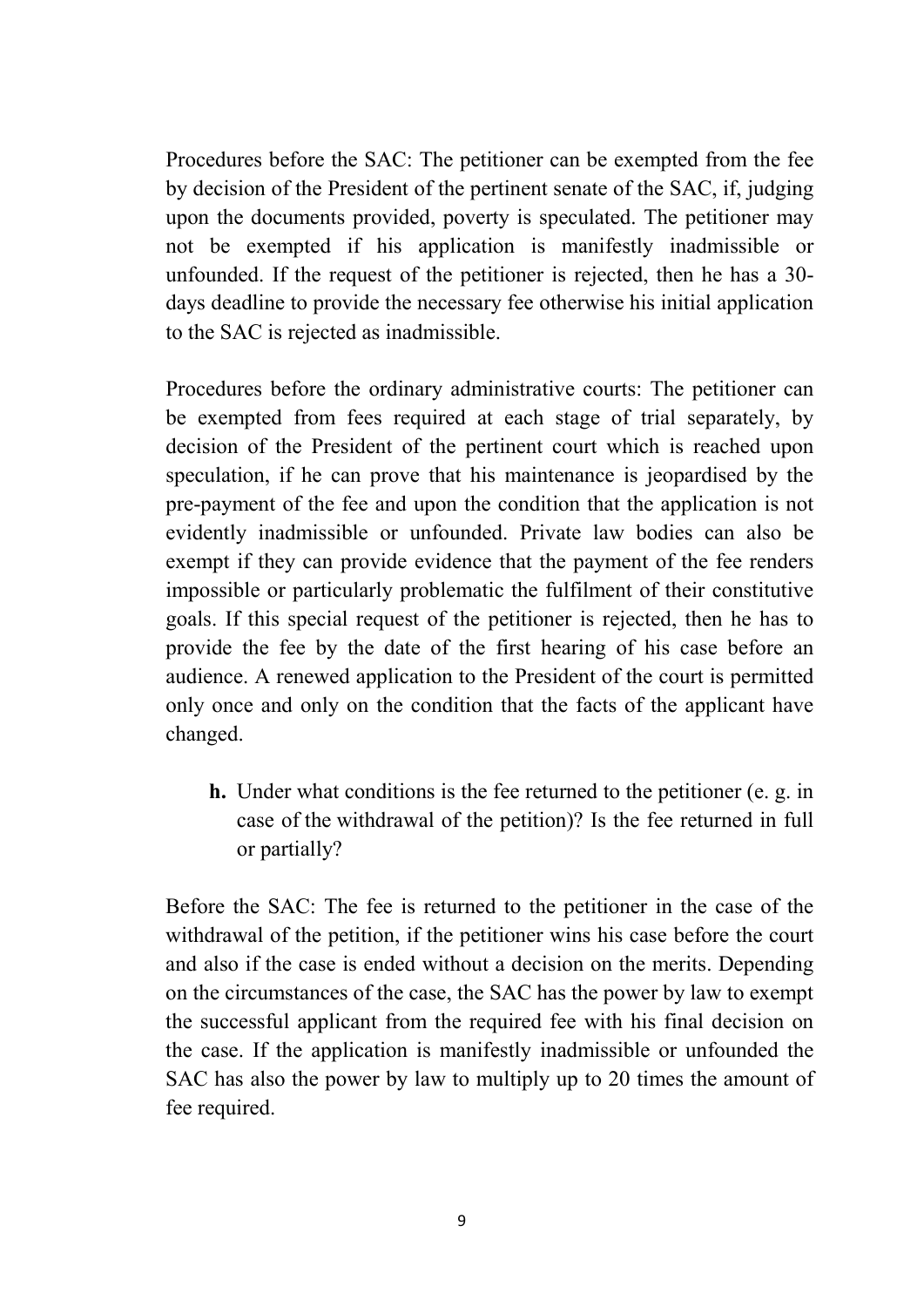Before the ordinary administrative courts: Similar legal provisions apply. The court can decide to double the amount of fee required if the application is manifestly inadmissible or unfounded. If the application is only partially accepted, then a part of the fee, as determined by the court, is returned to the petitioner.

**i.** May a petitioner be required to pay a deposit before the proceedings commence? If you answered *yes*, please explain under what conditions.

No deposit is required, save in cases whereby the bringing of scientific or technical expertise is ordered by the court; in such cases the deposit required is paid by the state party. This applies also to proceedings before the SAC.

**j.** Are frivolous petitions penalized? Please explain how and under what conditions.

Yes. Frivolous petitions are penalized under the conditions explained above. Also in proceedings before ordinary administrative courts, if the losing party has failed to include in his initial writ of application a description of the different legal issues raised with his application, then he is subject to being burdened with triple the costs of the trial. The administrative courts also have the power to adjudicate  $100 - 500$  Euros to the detriment of the party that has requested the postponement of the trial of his case, by way of a separate recorded decision and after a specific request of the opposing party. The SAC has recently been given the power to multiply the costs adjudicated on the defeated party if his writ exceeds a reasonable length, taking into consideration the legal issues posed (Art. 14 of Law 4446/2016).

**k.** Finally, is there any analysis (based on empirical studies or just your personal assessment) of the correlation between the amount of the fees payable within your system of administrative justice and the degree of any incentive or dissuasive effect those fees have on petitioners (in general or particular groups thereof) bringing or not bringing an action?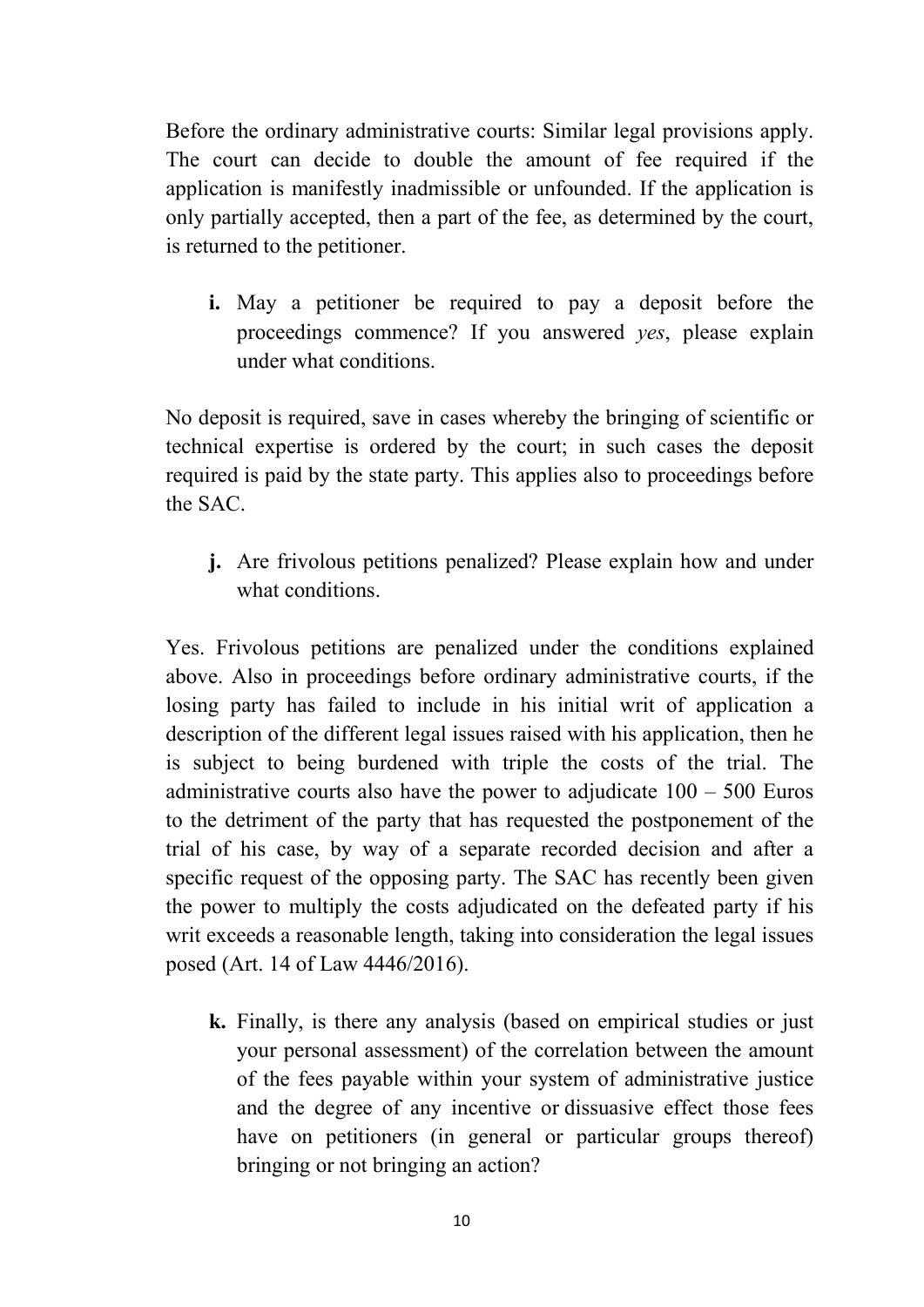No there is not. The preparatory work of legislation that has amended the amounts of fee required until now speak only of the "rationalization of the organization of the judicial system" in general and of the uniform application of the rules governing fees in all jurisdictions.

# **III. Costs of proceedings**

**a.** Can the court adjudicate the compensation of costs of proceedings to the participant? If you answered *yes*, please explain under what conditions?

In all instances, all of the aforementioned provisions governing the payment of fee apply also to the costs of proceedings (contributions towards the supply of certain judicial services). There are separate costs of proceedings to be adjudicated with the final decision on the case, in the following circumstances (the following amounts refer to proceedings before the SAC): If the private applicant is represented by an advocate during the hearing and he wins the case, then the state (or the public-law party that loses the case) has to pay 460 Euros towards the writ of the application and 460 Euros towards the representation by an attorney during the hearing, plus 640 Euros for the costs of the eventual intervening party to the case. If the private applicant loses his case, then he has to pay only 460 Euros to the winning public-law party towards the representation by an attorney of the State during the hearing and not for any writs submitted by the state party. If the party (whether the private applicant or the public-law body) that loses the case has contributed with concrete actions to a delay in the trial of the case, then he has to bear triple the costs of the winning party. There are no judicial costs if the case is terminated without a decision on the merits.

*b. Can the court adjudicate the compensation of costs of proceedings to the public authority?* 

Yes.

*If you answered yes, please explain under what conditions?*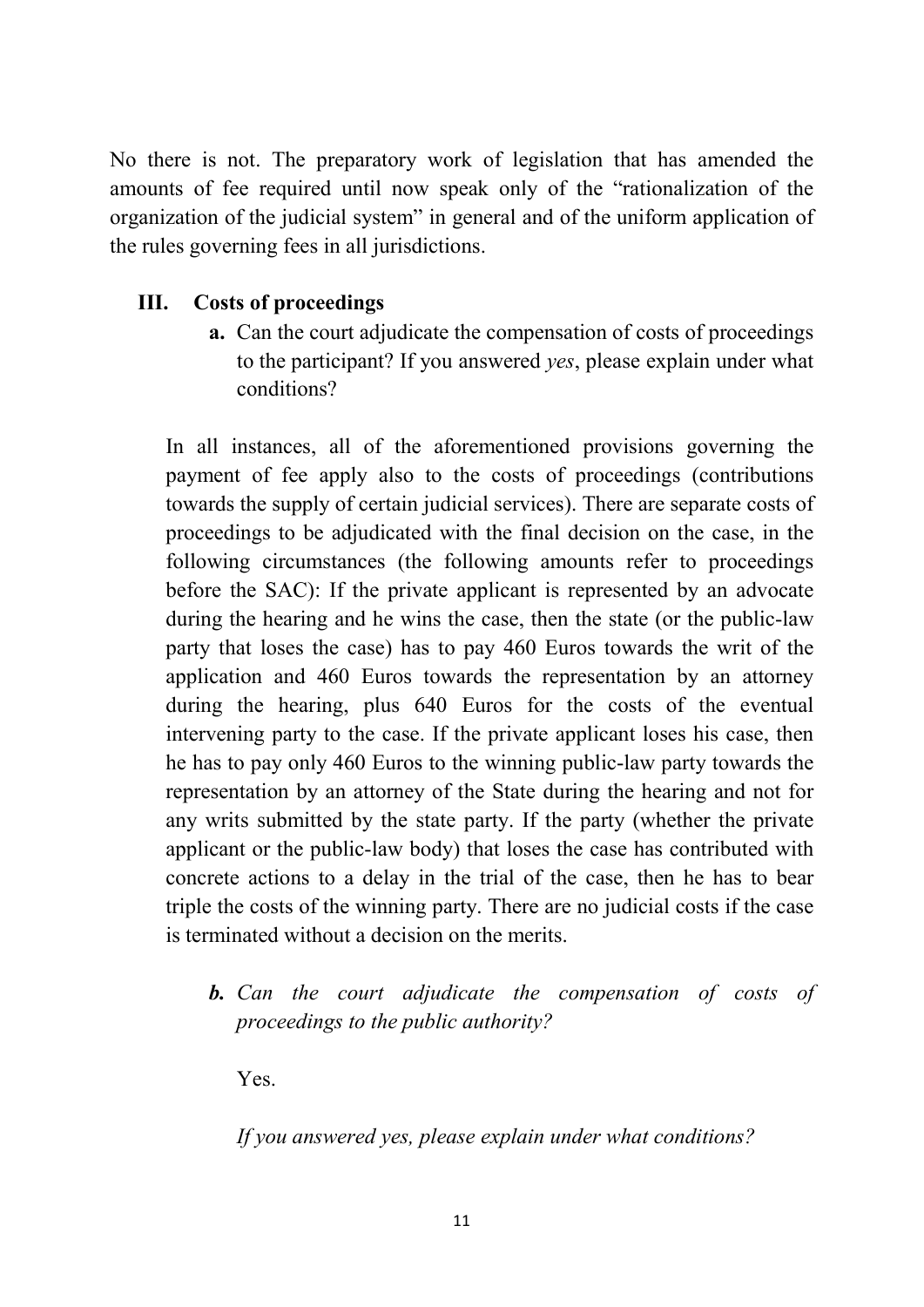Under the conditions described above.

*In particular, are there any cases/situations where by default, the costs incurred by the public authorities are not recoverable, even if the (private) petitioner was not successful (and, following the normal rule that costs follow the event, a costs order should normally be awarded in favour of the public authority)?* 

There are such cases whereby, at the discretion of the court, the costs incurred by the public authorities are not recoverable, depending, especially, on the circumstances of the case (partial winning / partial losing of the case, great length of proceedings not by fault of the private party, change of jurisprudence that led to the private party losing the case) or on the economic and social situation of the private petitioner (e.g. in social security cases).

**c.** Can the court decide not to adjudicate the compensation of costs of proceedings, although the conditions described in answer to question a. are fulfilled? If you answered *yes*, please explain under what conditions?

See above. In general circumstances whereby the compensation of costs appears unfair or unreasonable, all courts can decide not to adjudicate the compensation of costs, based upon individual consideration of each particular case.

**d.** Are there any specific areas of administrative law where different rules to those discussed in this section apply? What areas are those and how and why do the rules applicable therein differ?

No, there are not.

**e.** How does the court determine the amount of the costs of legal representation as a part of compensation of costs? Is it defined by a tariff (in that case describe the principal method of calculation), or is it based on a price stipulated between an attorney and his client (in that case describe also whether there is any limitation)?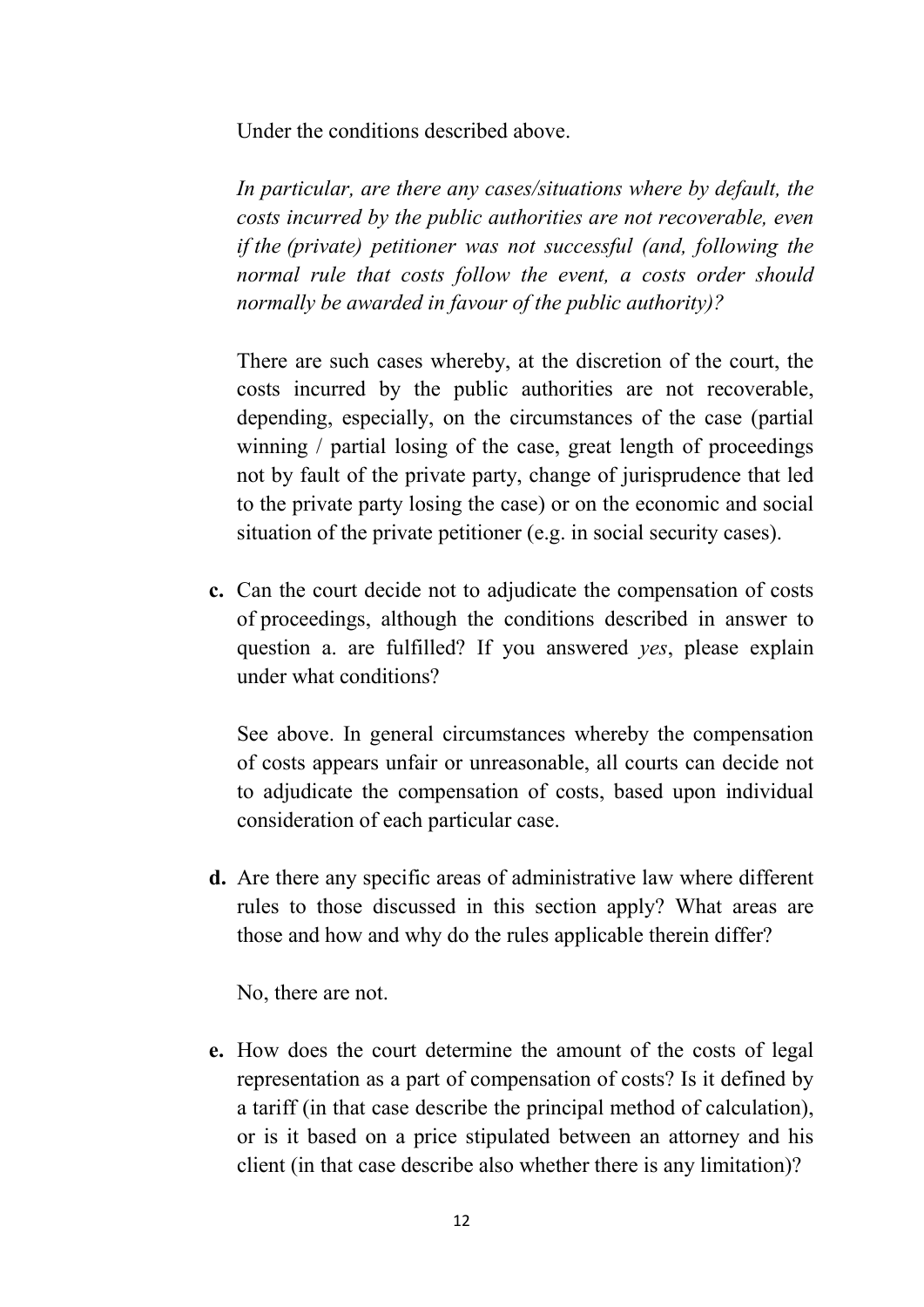The costs of legal representation are deposited by the attorney representing the private party at the time of the filing of a writ or even after the trial and until a decision is reached on his case, after notification by the court (Art. 31 of Law 4509/2017). These costs incur in the framework of the obligations that every attorney has towards his Bar Association to make certain professional contributions. They are defined by a tariff set in the Code for Attorneys. After this amount is paid, the final costs of legal representation may be negotiated between the attorney and his client within the limits set in the Code for Attorneys. If the attorney fails to provide finally proof of the payment of these costs, then its actions are declared void (Art. 61 para. 4 of Law 4194/2013 as amended by Art. 7 para. 8 of Law 4205/2013).

#### **IV. Representation**

**a.** Does a party have to be represented by a legal professional? Answer yes/no.

| <b>Instance</b>                        |     | Ш.  | Ш.  |
|----------------------------------------|-----|-----|-----|
| <b>Representation</b><br>of petitioner | Yes | Yes | Yes |
| <b>Representation</b>                  | Yes | Yes | Yes |
| of opposing                            |     |     |     |
| party                                  |     |     |     |

- **b.** Does your legal order provide free legal aid for participants (e. g. representation appointed at the request of a participant)? See below.
- **c.** What are the forms and conditions of free legal aid? Please explain for all instances.

To a party who complies with the conditions for being exempt from the duty to pay judicial fee and if it is necessary for the protection of his rights, the court can appoint an attorney to represent the party (and also a bailiff or process server), upon application of the petitioner that has to be submitted before the filing of the initial writ to the court. The same applies to all instances.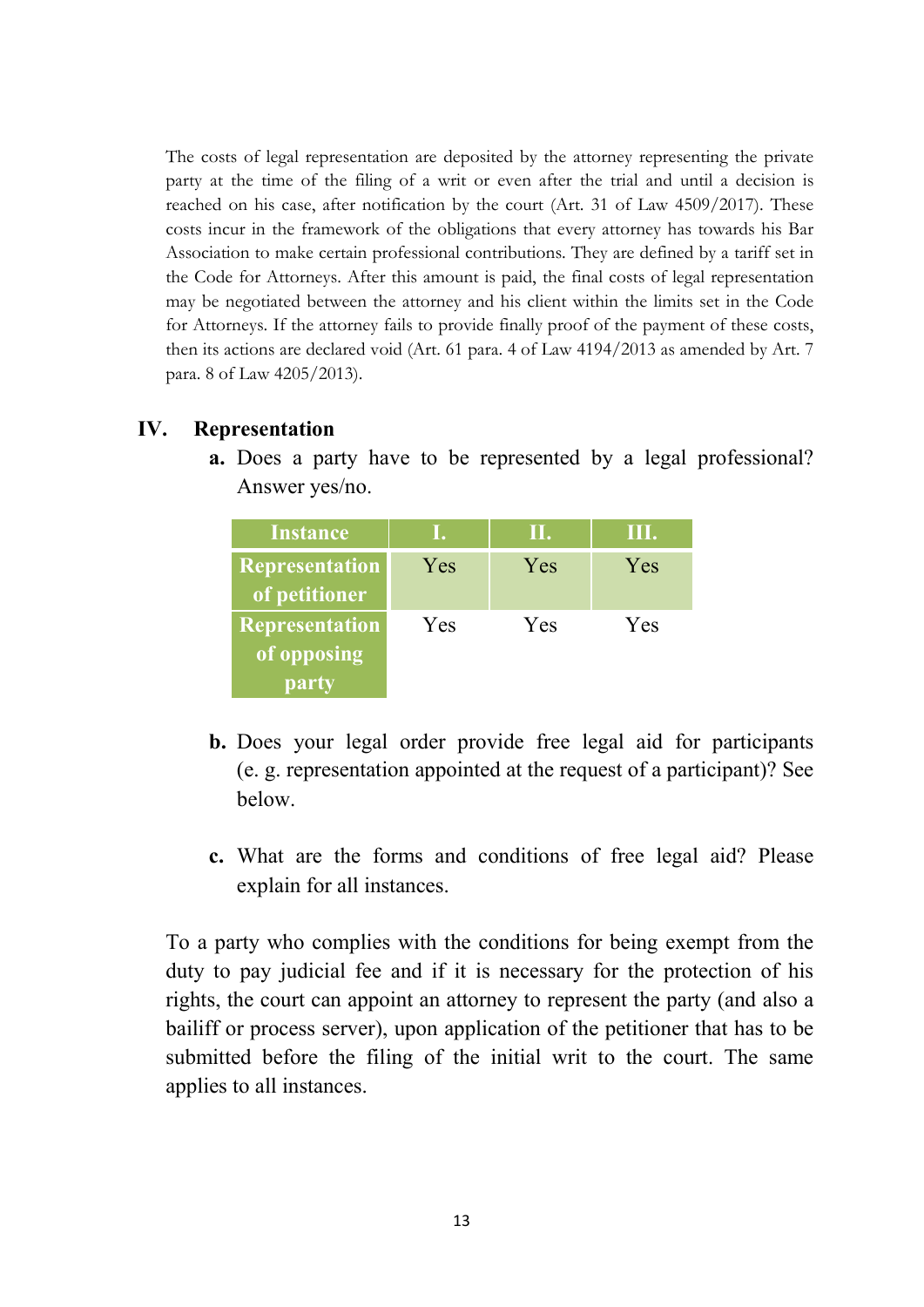**d.** Is there any connection between exemption from the duty to pay the judicial fee and the right to free legal aid?

Yes, the right to free legal aid belongs to a party who complies also with the conditions for being exempt from the duty to pay judicial fee (see answer to question c.).

## **V. Exclusions and immunities**

*(Note: If you answer yes to any question in this section, please provide details.)*

**a.** Are there any mandatory steps after the public authority delivers its final decision and prior to filing a petition to an administrative court (e. g. mediation)?

Procedures before ordinary administrative courts: By an express provision contained in the Code of Procedure Before Administrative Courts (Art. 63 of Law 2717/1999 as amended with Law 4223/2013), the tax payer is obliged, before bringing a claim to the administrative courts of first instance, to file an administrative "quasi-judicial appeal" (which gives to the Administration the power to decide on both the law and facts of the case), before the competent tax authority and within 30 days of the notification of his debt. The tax authority has in turn 120 days to decide on this administrative appeal. Without this prior action required from prospective claimants / petitioners to the court, the application lodged subsequently to the court of first instance is declared inadmissible. A similar administrative appeal is provided for by Art. 269 of the aforementioned Code of Procedure in matters of local government elections, although in this case the filing of the appeal before the competent administrative authority is not mandatory. Furthermore, it is possible for any of the parties to propose a judicial compromise in all circumstances where an administrative settlement of disputes is possible and under the same conditions, as provided by Art. 1 of Law 4600/1966, which was kept in force by Art. 285 para. 1 of the Code of Procedure before Administrative Courts and by Art. 71 of Law 2238/1994. The application of both of these provisions, which may take place at the time of the hearing or at every stage of the trial, was extended to procedures before all administrative courts by Art. 11 para. 8 of Law 2954/2001.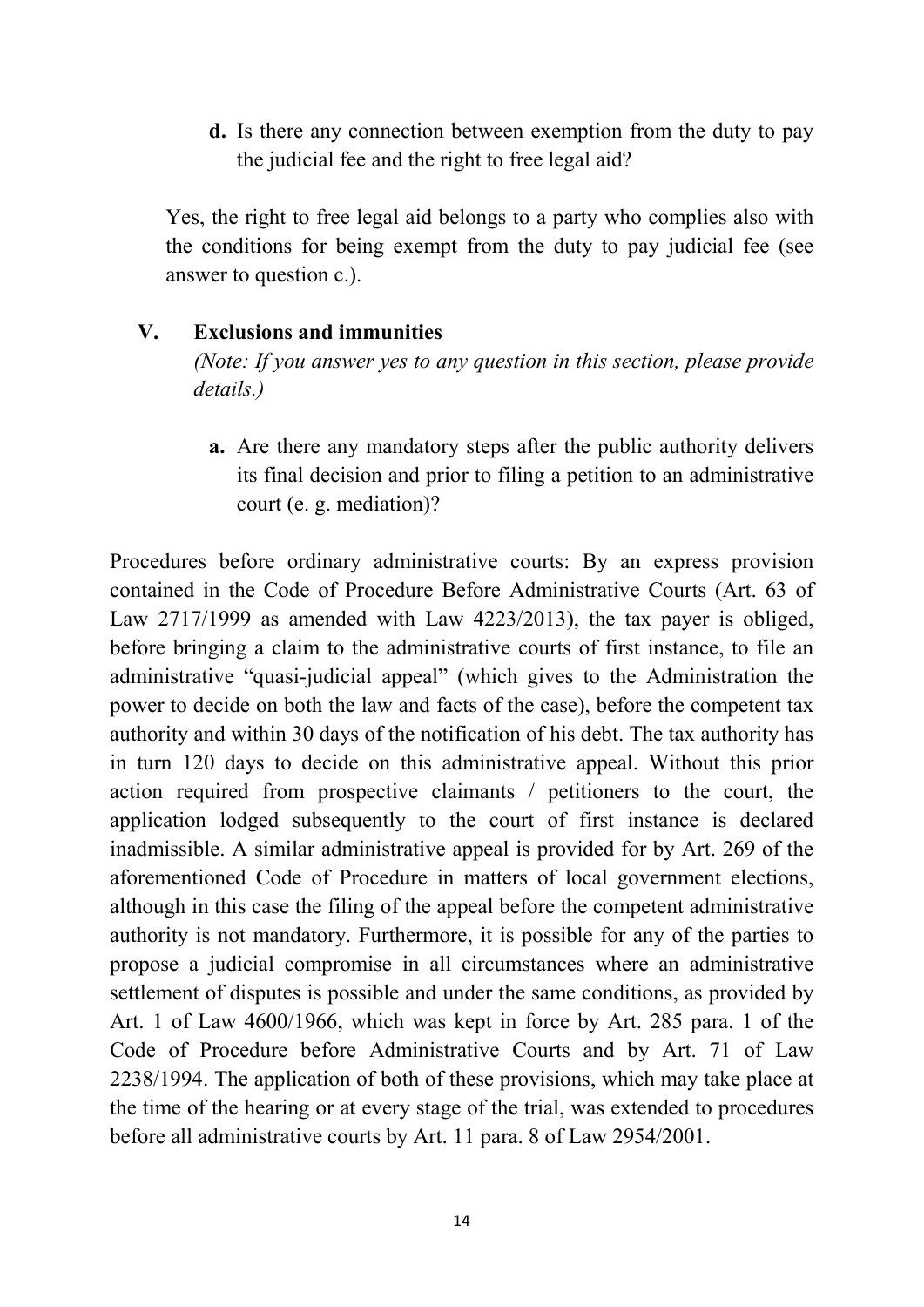Procedures before the SAC: According to Art. 45 para. 2 of the Code of Procedure before the SAC, if the law provides for the filing of an administrative "quasi-judicial appeal" against an administrative act, which has to be submitted to the competent administrative authority within a set deadline from the date of the issuance of the act, an application to the SAC which is lodged with it before the Administration had a chance to examine the matter on its merits on the basis of a previously submitted quasi-judicial appeal, is rendered inadmissible. Similar provisions apply also to administrative procedures of competition for the award of public contracts, to asylum seekers etc.

Before all courts (incl. the SAC), the applicant / petitioner can raise only the same legal and factual issues that were put forward to the Administration with the "quasi-judicial appeal".

> **b.** Are there any final administrative acts of a public authority which are not reviewable at all?

Yes, there is a series of administrative acts which are not reviewable for reasons pertaining to their very nature or because of specific provisions of the Constitution. Non-reviewable acts are specified only by the jurisprudence of the SAC itself and not by the legislator (since this would be regarded as an undue interference of the legislative branch with the jurisdiction of the courts). Such acts include primarily governmental acts (taken in the field of governmental policy or international relations) but also decisions of the government to appoint the heads of the judiciary, acts of execution of administrative decisions, administrative acts issued by public authorities in the exercise of private-law / management / internalorganizational competences etc.

**c.** Is there any particular public authority whose administrative acts are not subject to judicial review (e. g. acts of a head of state)?

With the exceptions mentioned above, no, there are not. See also below.

**d.** Are there any final acts of a public authority which are reviewable by a (state or other) authority other than the administrative court?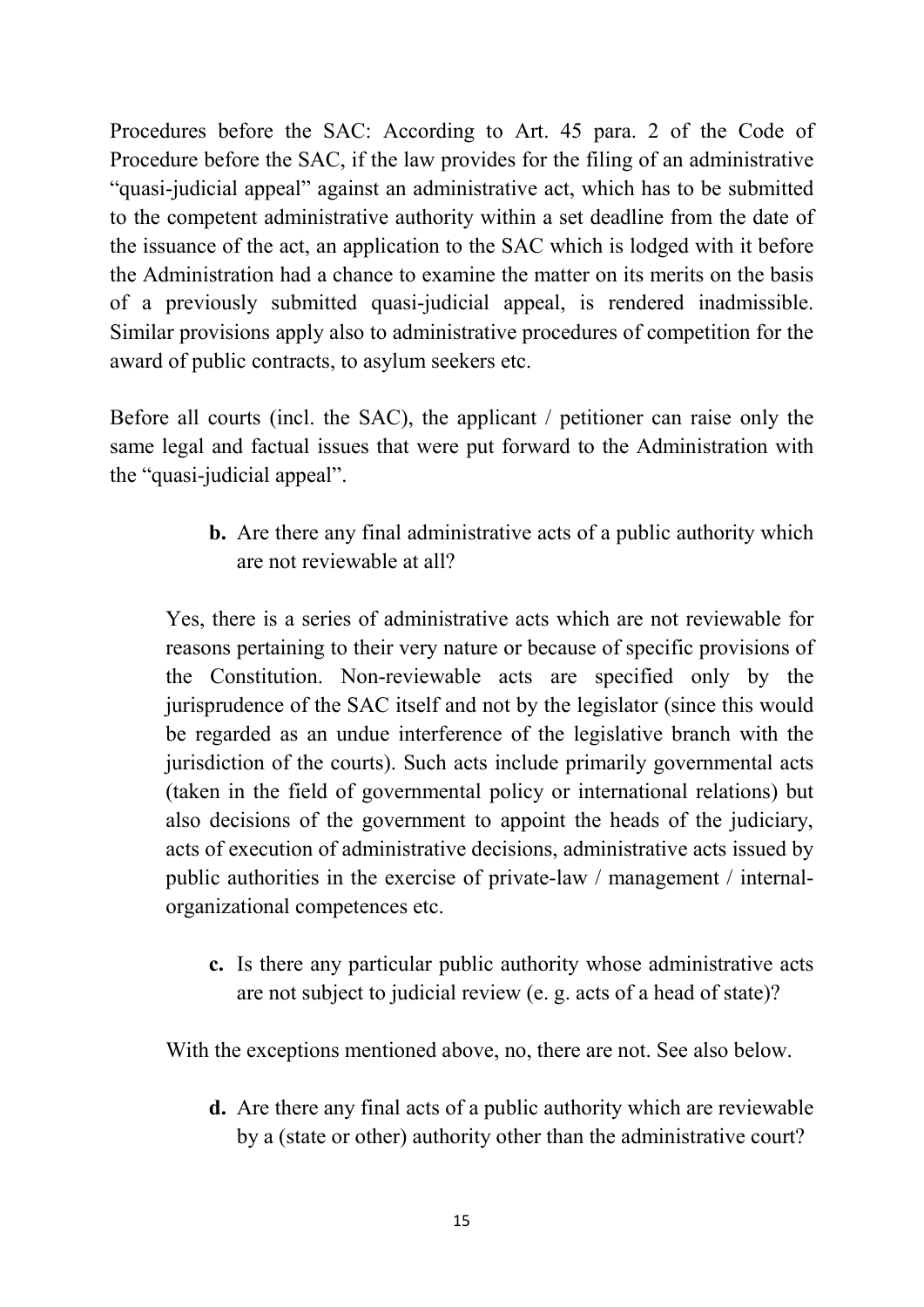Yes, if the public authority decides cases concerning relations of private law or if it causes damage to individuals while acting outside the sphere of its public-law competence, then their acts are reviewable before civil courts.

**e.** Are there any cases which are reviewed by the administrative courts other than review of administrative acts of a public authority (e. g. review of elections, dissolution of a political party)?

Ordinary administrative courts decide in matters of collection of public revenue, of local government elections, of the issuance of an order to pay sums arising out of the execution of public contracts (courts of appeal in one-judge formation, Art. 6 of Law 4329/2015). Administrative courts of appeal in particular, decide on conflicts of local jurisdiction among administrative courts of first instance.

The SAC decides on conflicts of local jurisdiction among administrative courts of appeal and on applications of revision directed against decisions of courts of first instance taken in matters of local government elections.

Most importantly, the SAC (the  $5<sup>th</sup>$  Senate) enjoys the constitutional jurisdiction to elaborate all draft presidential (regulatory) decrees, after they are proposed by the competent ministers and before they are signed by the President of the Republic (Head of State). The control exercised is control of constitutionality, of general legality, of legality as to the limits set by statutory authorization and of the technical correctness of the draft decrees.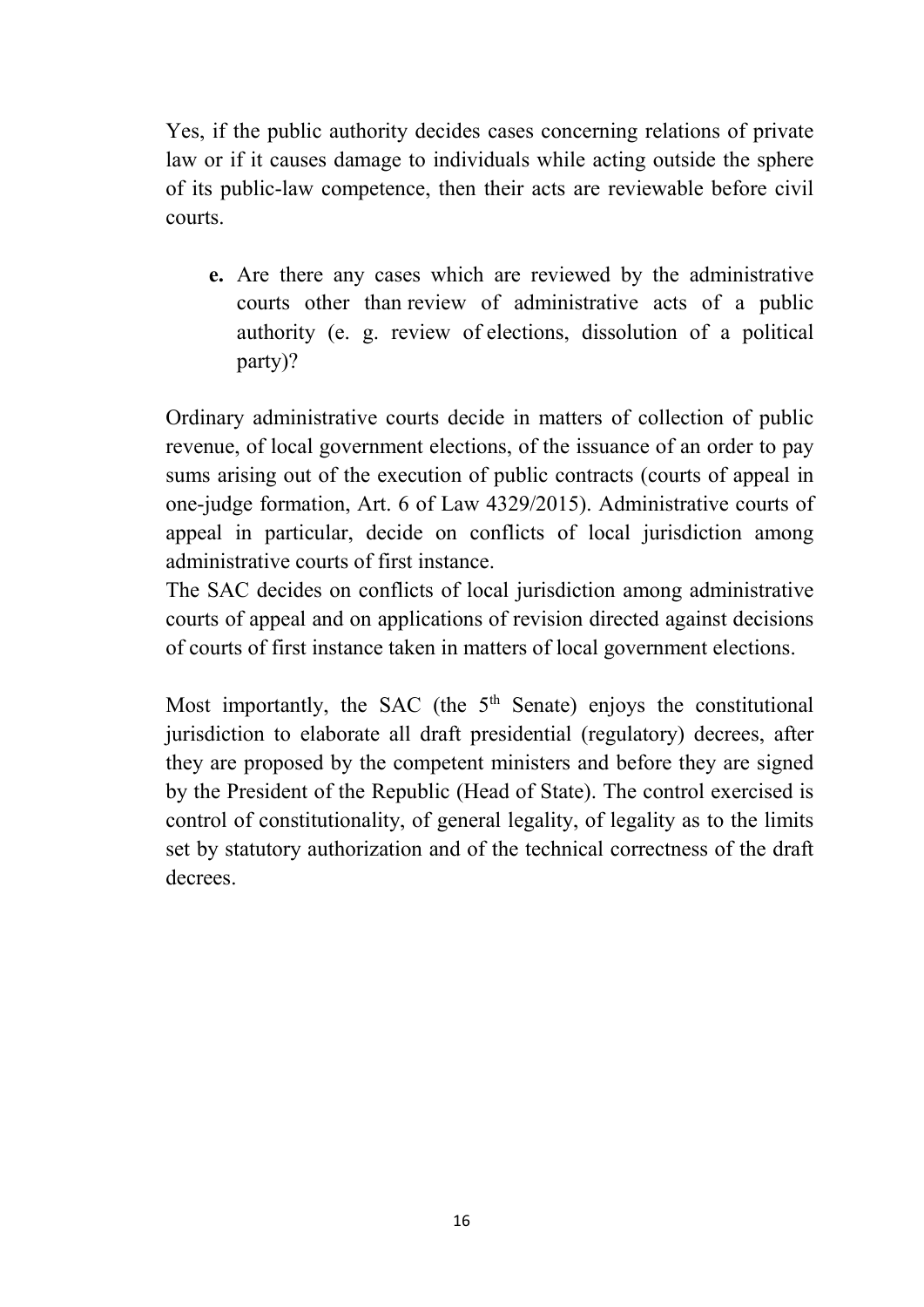## **VI. Selection by lower and higher jurisdictions**

**a.** Do the administrative courts have power to select cases? Answer yes/no.

| <b>Instance</b> |    |    | III. |
|-----------------|----|----|------|
| <b>Power to</b> | No | No | No   |
| select          |    |    |      |
| cases           |    |    |      |

- **b.** If you answered *yes*, under what conditions can they select cases? Are there any objective criteria stated in the legislation/case law of the court or is the selection a matter of full discretion?
- **c.** Is the power to select cases restricted to certain fields of law? Please give details.
- **d.** Does the court have power to select cases that fall under administrative criminal law? If it does, are the conditions for selection the same as in others fields of law? Please give details. No.
- **e.** Please specify who selects the cases to be heard and how. Is there a special judicial panel or case selection procedure for that purpose? Is that procedure only a matter for the higher jurisdiction that will ultimately hear the case, or do the lower courts also somehow participate in that selection?
- **f.** If the court decides to select/not to select a case, is it obliged to notify a petitioner? If it is, does it deliver a formal decision (e. g. rejects the petition) or does it notify a petitioner by an "informal" letter?
- **g.** Is the court obliged to give reasons when it decides not to select a case?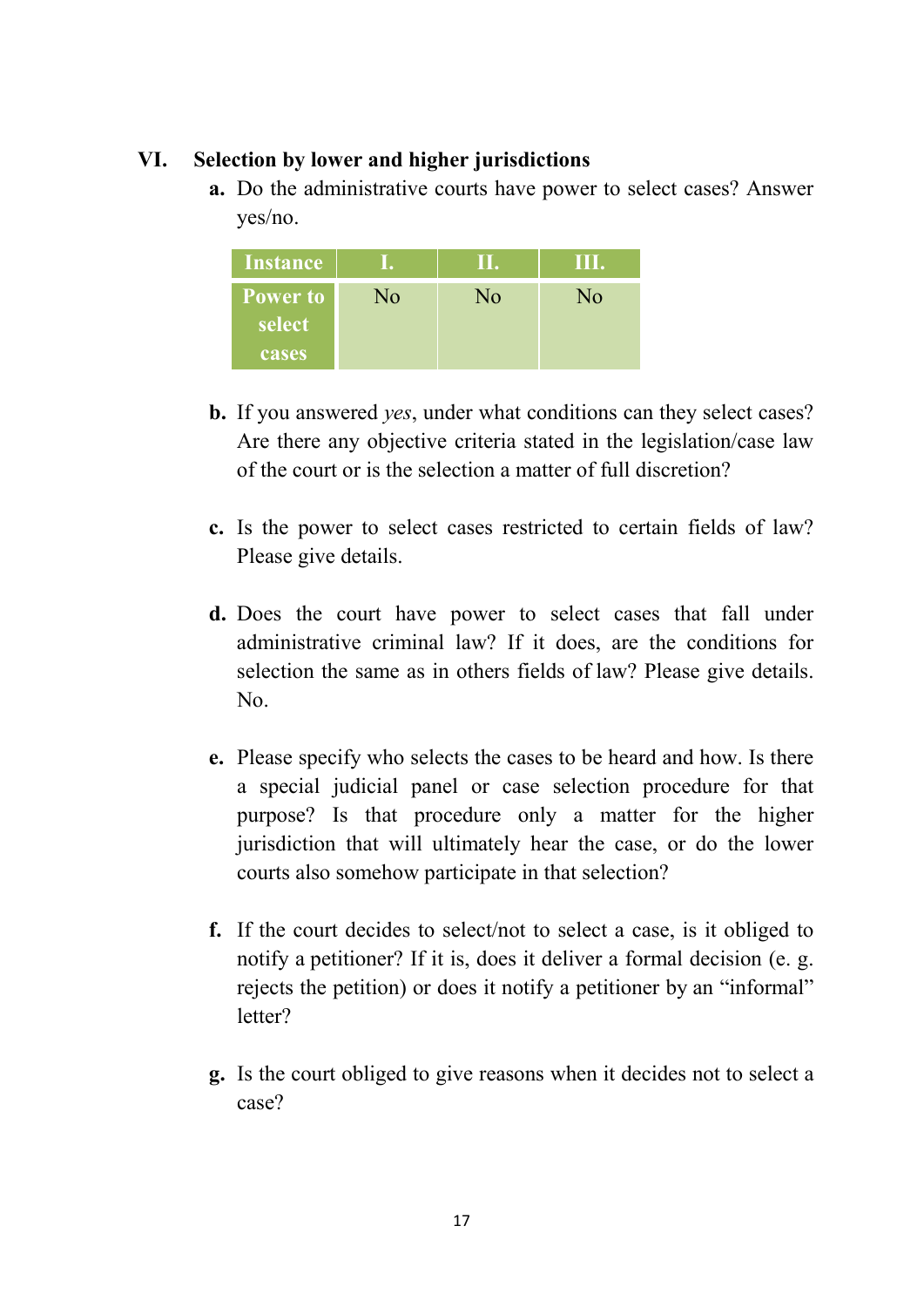- **h.** If a lower court decides not to select its own case, is the decision reviewable by a higher court? Please give details.
- **i.** Does a lower court have power to select cases of a higher court? If it does, is its selection reviewable by a higher court? Please give details.

As a general answer to the above questions, no court (ordinary administrative court or the SAC) has the power to select cases; instead, they are bound by the procedural rules contained in the relevant statutes. According to law, the SAC (in one-judge or three-judge formations) can only select the cases that can be tried outside the courtroom and in proceedings followed *in camera*, if the application is manifestly inadmissible or unfounded or if it is manifestly founded on the law and on recent benchmark decisions of the SAC. In such cases the parties are notified respectively.

**j.** Does a judge determine the order of the cases to decide?

The president of each senate of the SAC and of each administrative court has the power to determine the order of the cases to be brought to trial. The rule "first come, first served" applies with the exception of cases with fixed time limits for a final decision, of cases where the challenged administrative act has a specific duration, and of preferential cases (which may influence the working of government at a particular time).

## **VII. Other measures**

**a.** Does your legal order have other measures which simplify or restrict access to the courts? Please explain.

In judicial review cases, which concern the objective control of legality of the Administration, access to the courts is simplified, broadened or restricted basically on the basis of the SAC' s jurisprudence on the rules of standing (see the answers given to the ACA-Berlin questionnaire). In revision and appeal to the SAC cases, the SAC has developed a jurisprudence on recent statutory provisions, with the aim to restrict access to the SAC, for reasons of acceleration of justice. The ordinary administrative courts are obliged to follow strictly their own rules of procedure and the jurisprudence of the SAC and do not have the power to take measures to simplify or restrict access to courts.